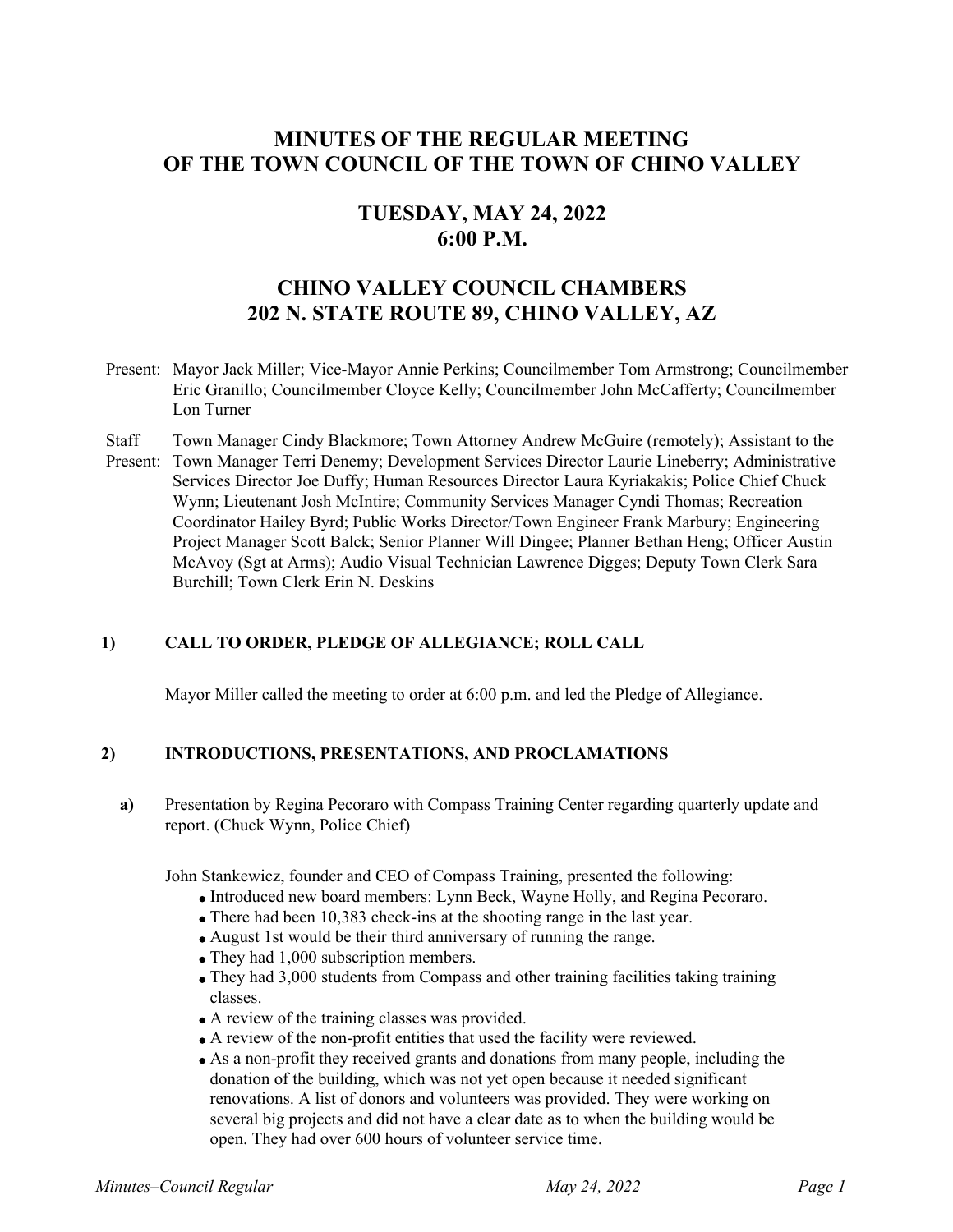- Upcoming upgrades: Two designated single action cowboy shooter bays and archery bays.
- He thanked the people who volunteered and/or worked at the range, and Town staff that had worked with them.
- **b)** Presentation by Cooper Anderson, Chino Valley Equestrian Association Board President on the value to the Town of Chino Valley to renew the Equestrian Association's lease of the Equestrian Park located at Old Home Manor Property. (Terri Denemy, Assistant to the Town Manager)

Terri Denemy, Assistant to the Town Manager, presented the following:

- The original lease between the Town and Chino Valley Equestrian Association (CVEA) was entered in September 2016. An amendment in 2017 allowed CVEA to move and use equipment from the Cameron Range property.
- The agreement expired in September 2021 and had since operated on a month-by-month basis under the original lease terms while a new lease was being negotiated between staff, town attorney, and CVEA.
- It would be an action item at the next meeting. There would also be annual reporting requirements in the new lease to ensure the goals of Council were being met. The lease would be in five-year increments, for a total possible lease term of 25 years.

Cooper Anderson, CVEA President, presented the following:

- The original mission statement was fairly loose because they mainly wanted to be a horse park, but that had changed, and they were more dialed in on their focus.
- The board was made of nine members with one alternate member.
- They were implementing a new strategic plan which they had not had before.
- Over the last year, they had reconsidered their mission, vision statement, strategy, goals, and objectives for the park and what they wanted for the future.
- The new mission statement was reviewed, and their objective was to promote and preserve the equestrian lifestyle by hosting activities and educational events that supported all disciplines of horsemanship and community events.
- CVEA was currently in talks with a kennel club to bring in some of their annual events.
- CVEA rewrote their mission statement so that it tied in with the goals of the Town. This included bringing more people into Town and promoting the features of the Town.
- Vision Statement: To be the premier equestrian facility in northern Arizona. CVEA had developed a plan to realize their vision statement.
- Intended uses were equestrian driven. They were ensuring everyone running their events was certified by the organizations overseeing the events, which would take their events to the next level. To do this, they had to provide training and support to their volunteers.
- They were partnering with the Extreme Cowboy Association (EXCA) and developing a new Chapter. They recently had their first event, an extreme obstacle race.
- CVEA was working hard to develop relationships and to have Chapters at the park (home base). This allowed them to bring more people in throughout the State and region.
- They were getting ready to develop some cow activity. They were working with LASER, who used part of the facility for emergency shelter. They were helping CVEA develop cattle pens.
- They now had lighting, enabling them to run events into the evening hours.
- CVEA was in discussion with stock contractors about bringing in rough stock events.
- The CVEA clinics were multi-day events and brought in many people throughout the State who dry camped for the events.
- They were open to other events in the park.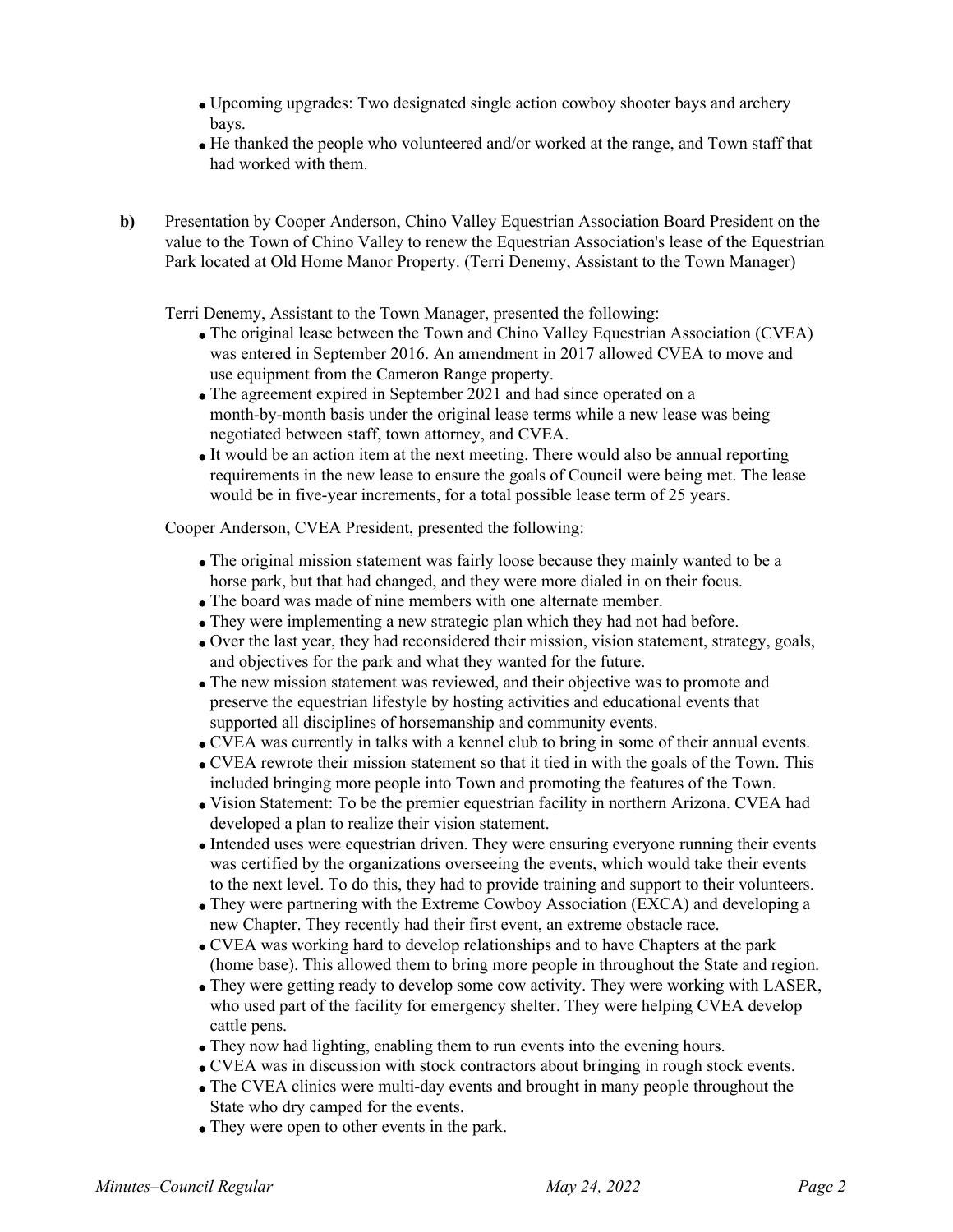- They had completed several updates over the last two years, which included a state-of-the-art LED lighting system (most of which was donated).
- Future projects: bleachers for the main area, rebuilding the out-of-date arena, cattle pens, gates into the park, automated entry into the park, an obstacle course that would be several miles long, trail course expansion, driving court (carriages), water truck, moving the dry camping area, and new caged area for the equipment.
- Long term goals: representing the Town, being the location of choice for clinicians, be a fiscally sound organization, and continue developing the organization with the appropriate board members and committees that were fully staffed.
- They wanted to renegotiate the lease because they wanted the ability to apply for large sums of money. They had hired a grant writer to apply for USDA Grants with funding in the millions. To do this, they needed firm language in the lease for the grant process. The old lease had language that allowed it to be terminated for no reason, and that needed to be removed in order to apply for the grants.
- All CVEA's digital media was cobranded with the Town and had a direct link to the Town's website.
- Everyone was welcome and encouraged to participate at the park.

## **3) CALL TO THE PUBLIC- Individuals requesting to speak, please complete a Speaker Comment Card and return to the Clerk.**

*Call to the Public is an opportunity for the public to address the Council on any issue within the jurisdiction of the Council that is not on the agenda. Public comment is encouraged. Individuals are limited to speak for three (3) minutes. The total time for Call to the Public may be up to 30 minutes per meeting. Council action taken as a result of public comment will be limited to directing staff to study the matter, scheduling the matter for further consideration and decision at a later date, or responding to criticism.* 

- Susie Jarvis She was there representing Chino Valley Pickleball. Pickleball was a cross between ping pong and tennis. It was mostly played outside, but the old Sears building in Prescott would have indoor pickleball courts. They did not want to leave Town. A history of pickleball in the State was shared. Pickleball had originally been the fastest growing sport among seniors, but now was the fastest growing sport in all age groups all over the world. The CV pickleball group started in 2019 with a handful of players and now had over 60 players. They played on four courts behind the Senior Center on converted courts that were the old tennis and basketball courts. They welcomed all new players of all ages. CV pickleball kept them in the Town and they participated in the local stores and restaurants, which was important for the community. It also helped the quality of life. She did not want the Council to forget about CV pickleball during the upcoming budget talks.
- Jesse Hubble He was there representing Chino Valley Youth Football and Cheer (CVYFC). He questioned if there were plans to improve the basketball courts that were being used for pickleball. The courts needed resurfacing and improved rims and goals. CVYFC in conjunction with the Lions Club, was putting on a youth tournament in August. The courts were okay to play on, but there were some safety issues that needed to be addressed. He had been in Town for 8 years and had not seen anything done to the courts. He questioned if there was a plan to do anything or if anything could be done. Mayor Miller explained the Town Manager would reach out to discuss the issue.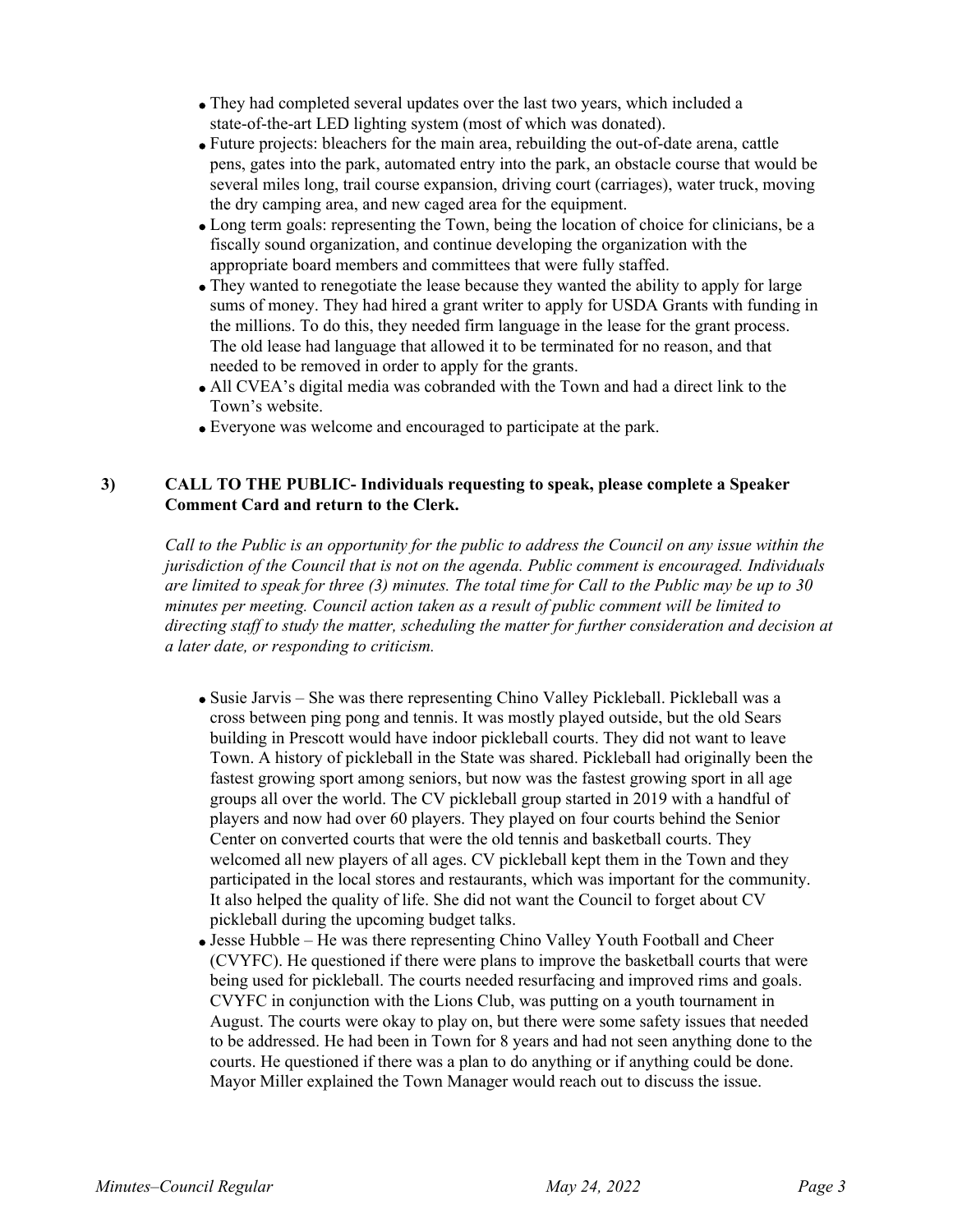# **4) CURRENT EVENT SUMMARIES AND REPORTS**

*This item is for information only. The Mayor, any Councilmember, or Town Manager may present a brief summary or report of current events. If listed below, there may also be a presentation on information requested by the Mayor and Council and questions may be answered. No action will be taken.*

**a)** Status reports by Mayor and Council regarding current events.

Mayor Miller asked that people keep Texas in their prayers after a school mass shooting event where 19 children lost their lives.

Vice-Mayor Perkins congratulated the class of 2022 who would be graduating the next day.

**b)** Status report by Town Manager Cindy Blackmore regarding Town accomplishments, and current or upcoming projects.

Town Manager Blackmore reported the following:

- The Town was actively recruiting volunteers to serve on municipal committees and boards.
- They had a volunteer recognition event for 86 volunteers that gave time and energy to make Town a better place. She encouraged others to volunteer.
- The big UTV event would be happening the upcoming weekend.

# **5) CONSENT AGENDA**

*All those items listed below are considered to be routine and may be enacted by one motion. Any Councilmember may request to remove an item from the Consent Agenda to be considered and discussed separately.*

MOVED by Vice-Mayor Annie Perkins, seconded by Councilmember Cloyce Kelly to approve Items  $5$  (a), (b), and (c) as written.

AYE: Mayor Jack Miller, Vice-Mayor Annie Perkins, Councilmember Tom Armstrong, Councilmember Eric Granillo, Councilmember Cloyce Kelly, Councilmember John McCafferty, Councilmember Lon Turner

### **7 - 0 PASSED - Unanimously**

- **a)** Consideration and possible action to approve Resolution No. 2022-1212 regarding an Intergovernmental Agreement with Yavapai County, in the amount of \$17,920.72, for law enforcement records management and maintenance. (Chuck Wynn, Police Chief)
- **b)** Consideration and possible action to adopt Resolution No. 2022-1201, approving the proposed statements and estimates of expenses of the Town of Chino Valley Street Lighting Improvement Districts for fiscal year 2022/2023. (Joe Duffy, Administrative Services Director)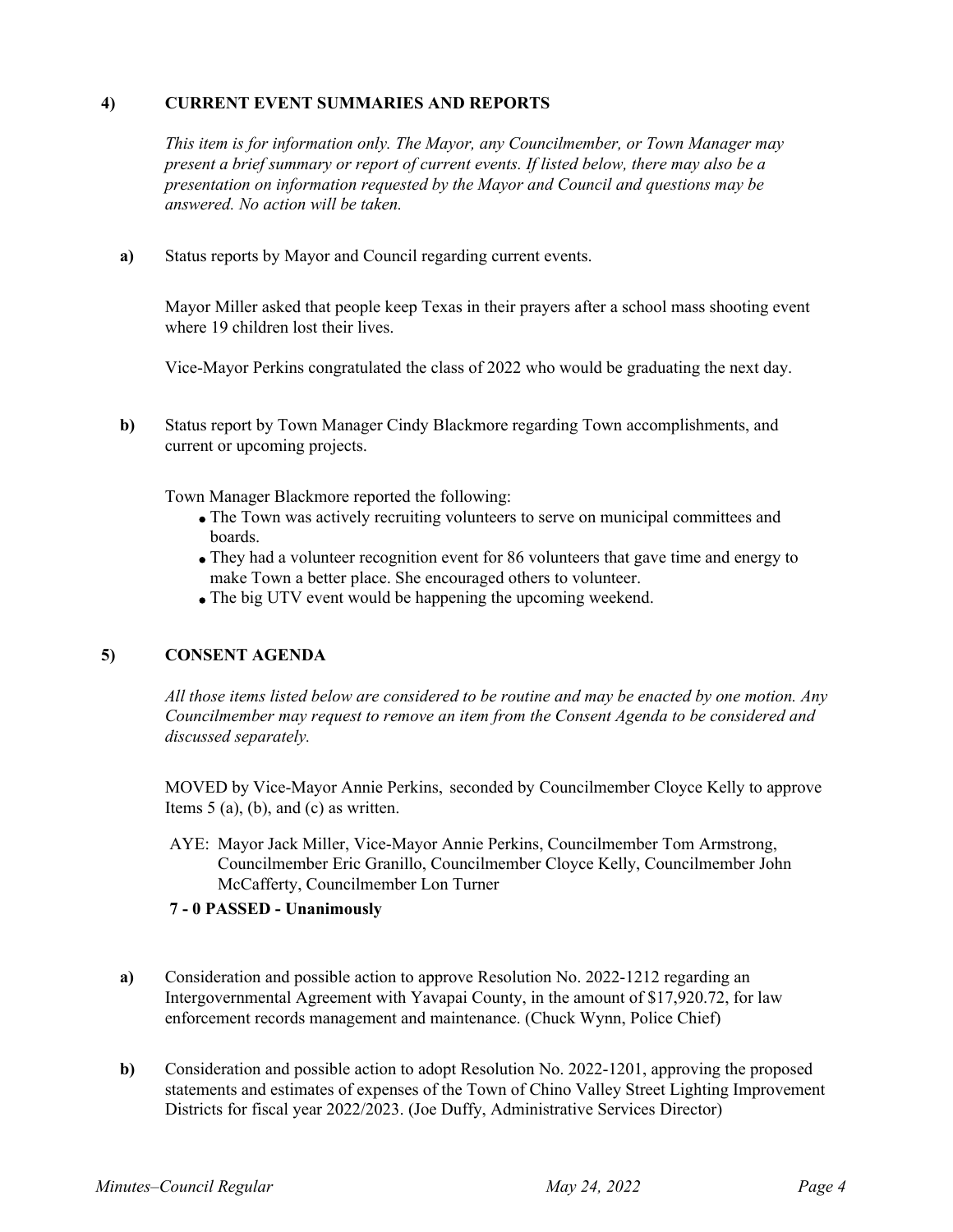**c)** Consideration and possible action to continue the amendment to the Town of Chino Valley Unified Development Ordinance Section 2.1 by revising the definition of guest house and replacement of existing section 4.1 in the UDO with general regulations for guest house development of a date certain of Tuesday, July 12, 2022. (Will Dingee, Senior Planner)

## **6) ACTION ITEMS**

*The Council may vote to recess the public meeting and hold an Executive Session on any item on this agenda pursuant to A.R.S. § 38-431.03(A)(3) for the purpose of discussion or consultation for legal advice with the Town Attorney. Executive sessions are not open to the public and no action may be taken in executive session.*

**a)** Consideration and possible action to approve the Accountability Contract with Yavapai Regional Transit, Inc., contributing \$2,000.00 to support transporting children from the Paulden area to the Chino Valley Aquatics Center for the 2022 swim season. (Cyndi Thomas, Assistant Community Services Director)

**Recommended Action:** Approve the Accountability Contract with Yavapai Regional Transit, contributing \$2,000.00 to support transporting children from the Paulden area to the Chino Valley Aquatics Center for the 2022 swim season.

Cyndi Thomas, Assistant Community Services Director presented the following:

- The Paulden Plunge started back in 2017, but there had not been one since 2019 due to Covid.
- The program was financially supported from different donations from different organizations, including the Town.
- The Transit Company and the Paulden Foundation handled the administrative part of the program.
- In 2019 over 375 kids were served.
- The event was held in Paulden because the Paulden kids were unable to get to Town, but local kids could ride the transit and the fare was free. A large majority of the kids they serviced rode their bikes there and lived in the neighborhoods surrounding the aquatics area.

Tom Stultz from Yavapai Regional Transit, Inc. (YRT) presented the following:

- The Paulden Plunge was scheduled for June 6th-July 29th.
- They transported kids on Monday, Tuesday, Thursday, and Friday at no charge for transportation or for the pool use.
- YRT felt dedicated to the program due to how it served Paulden and Chino Valley.
- Most Paulden residents used community services.
- They were looking for Town support and any other donations they could get.
- The cost of gas was up 96% in the last six months.
- They were now required to pay their drivers because of their insurance, which was an added expense.
- The children were very grateful.
- To sponsor a child, the cost breakdown equaled \$5 per child, per day, per trip, for those who wanted to donate.

Council, staff, and Mr. Stultz discussed the following:

The Town had made a \$1,700 donation in 2019. There was no program in 2020 or 2021.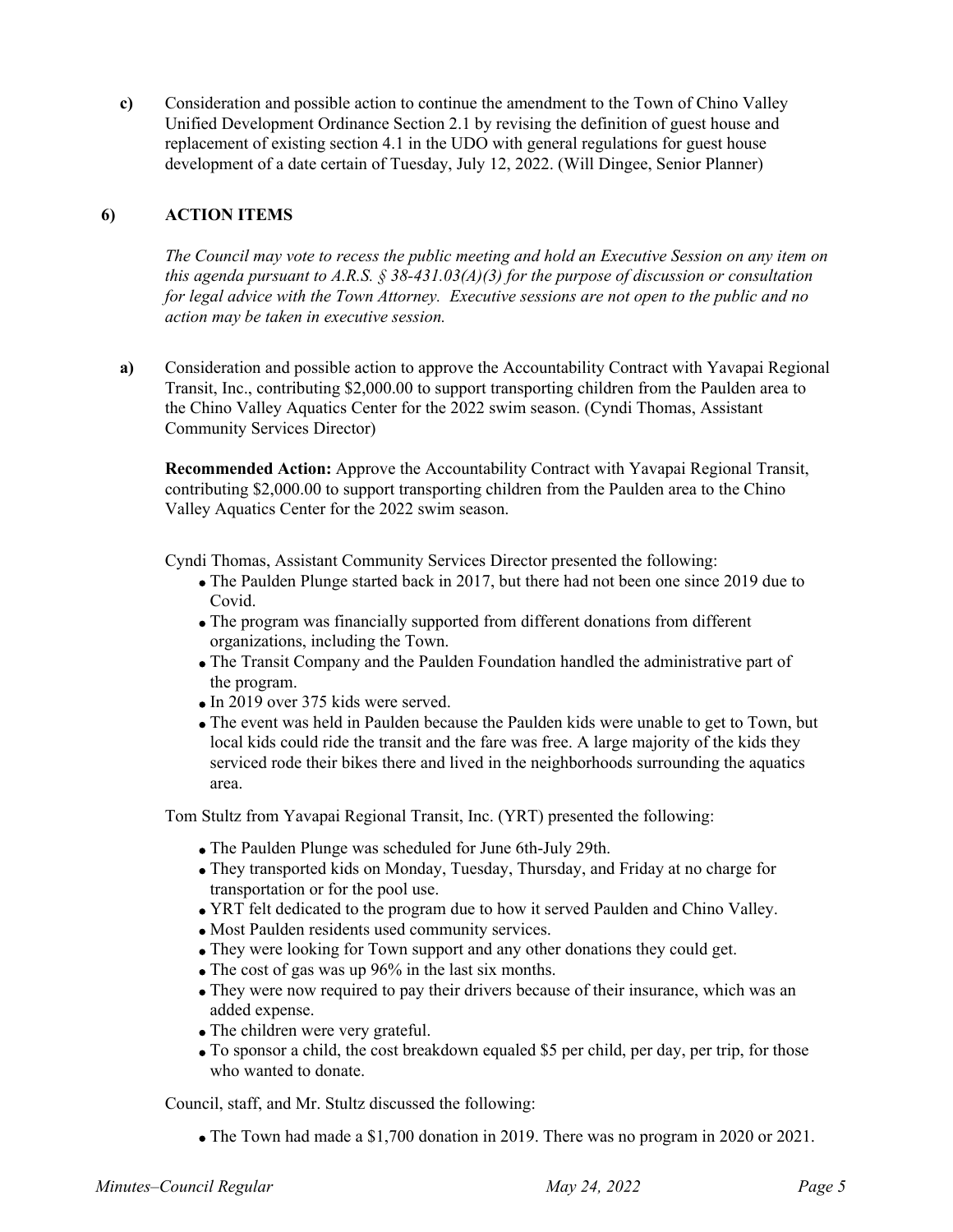- There was no fee to get into the pool.
- Staff shared pictures of children receiving towels and swimsuits because they did not have their own. It was part of the services provided by the program.
- The funds were restricted and could only be used for the Paulden Plunge.
- Members discussed a Town donation of \$3,000.

MOVED by Vice-Mayor Annie Perkins, seconded by Councilmember Cloyce Kelly to approve the Accountability Contract with Yavapai Regional Transit, contributing \$3,000.00 to support transporting children from the Paulden area to the Chino Valley Aquatics Center for the 2022 swim season.

AYE: Mayor Jack Miller, Vice-Mayor Annie Perkins, Councilmember Tom Armstrong, Councilmember Eric Granillo, Councilmember Cloyce Kelly, Councilmember John McCafferty, Councilmember Lon Turner

## **7 - 0 PASSED - Unanimously**

**b)** Consideration and possible action to adopt Resolution No. 2022-1200, approving a Tentative Budget for the fiscal year 2022-2023 and proposed expenditure limitation for the same year, in the amount of \$46,544,100 and setting a public hearing date of June 28, 2022, on the tentative budget and adoption of the final budget. (Joe Duffy, Administrative Services Director)

**Recommended Action:** Adopt Resolution No. 2022-1200, approving a Tentative Budget and proposed expenditure limitation for FY 2022-2023, in the amount of \$46,544,100, and setting June 28, 2022, as the date for the public hearing on the tentative budget and for adoption of the final budget for FY 2022-2023.

Joe Duffy, Administrative Services Director presented the following:

- This was the next step in the months long budget process.
- The only changes made from the last Council budget session included:
	- Reduced the new [communications] position to half-time.
	- Moved the pool cover to the upcoming budget since it would not be completed during the current budget year.
- The adopted tentative budget would be posted on the Town's website the following morning.
- It would be published for two weeks and would include a notice of the public hearing on the budget.
- The final budget would be adopted June 28, 2022, which would be posted on the Town website after adoption.
- State law required that Towns adopt a tentative budget that would set the Town's maximum budget. After adoption, the Town could not spend more than that amount. The amount could be reduced before final adoption.
- The budget was 12% higher than the previous fiscal year, with the tentative amount of \$46,544,100.
- The budget aligned with Council priorities.
- Many of the Council goals would be accomplished in the upcoming fiscal year. Those goals were reviewed.
- Staff ensured that they had a structurally balanced budget. The key was to ensure that the ongoing expenses did not exceed the ongoing revenue.
- The Town consistently underestimated their revenues and overestimated their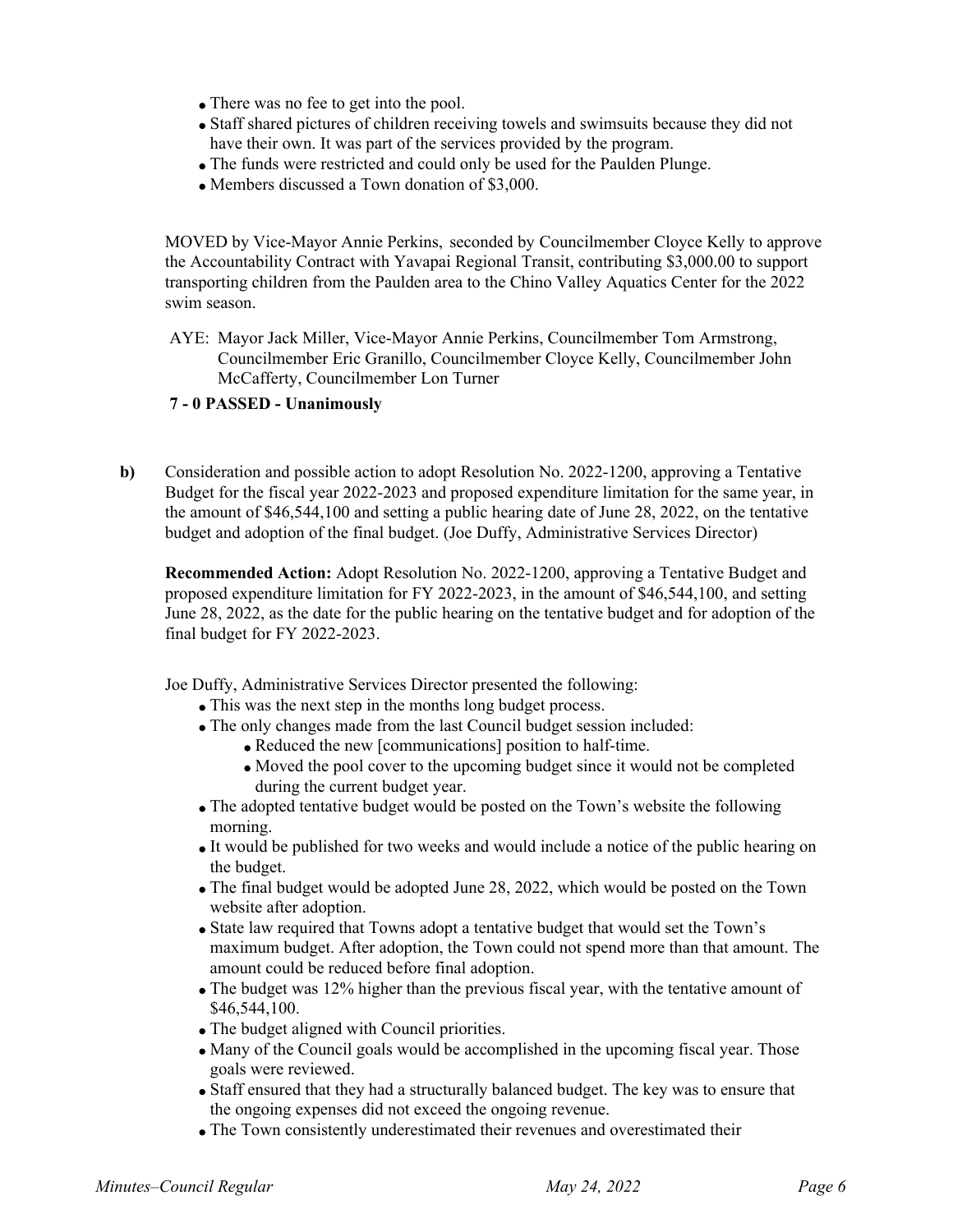expenditures. Due to this, the Town did not spend as much as they budgeted, allowing them to build their reserves.

- The Capital Improvement Fund (CIP) included a new Town Hall within five years. The Town could start planning for it now.
- The water enterprise fund was healthy, and the sewer enterprise fund was balanced. Upcoming projects were reviewed.
- The CIP funds would finish the Police Department construction, police furniture and equipment, Rhodes Yard asbestos removal, General Plan rewrite, pool replaster and deck resurfacing, CBDG Grant match for senior center kitchen remodel, Covid recovery funds and EPA grant for Perkinsville water and sewer expansion and Peavine water line extension loop, and road construction.
- Staff recommended adoption of Resolution No. 2022-1200.

MOVED by Vice-Mayor Annie Perkins, seconded by Councilmember Tom Armstrong to adopt Resolution No. 2022-1200, approving a Tentative Budget and proposed expenditure limitation for FY 2022-2023, in the amount of \$46,544,100, and setting June 28, 2022, as the date for the public hearing on the tentative budget and for adoption of the final budget for FY 2022-2023.

AYE: Mayor Jack Miller, Vice-Mayor Annie Perkins, Councilmember Tom Armstrong, Councilmember Eric Granillo, Councilmember Cloyce Kelly, Councilmember John McCafferty, Councilmember Lon Turner

### **7 - 0 PASSED - Unanimously**

**c)** Consideration and possible action to approve the First Amendment to the CVPD New Police Facility Construction Contract, in the additional amount of \$659,104, and authorize the Town Manager, or her designee, to execute. (Frank Marbury, Public Work Director/Town Engineer)

**Recommended Action:** Approve the First Amendment to the CVPD New Police Facility Construction Contract, in the additional amount of \$659,104, and authorize the Town Manager, or her designee, to execute.

Frank Marbury, Public Works Director/Town Engineer, presented the following:

The construction of the Police building was a little over halfway completed.

During that time, they had accumulated numbers and changes. Staff hoped that it would be the only one.

The first major item was utility connections to the building at a total cost of \$160,000. It was an expense that staff knew would be coming because the contract terms stated that they would be paid by the owner (Town), and it was not part of the bid because of lack of quotes. The cost breakdown was provided:

- Electric connections \$44,000 o
- Telephones \$15,000 o
- Internet \$3,500 o
- Gas Connection \$95,000 o

Staff was recommending that contractor tear out the existing pavement and repave the existing parking lot to match the new parking lot. It was also recommended that the parking lot lighting be replaced, which was currently inadequate. These were options Council could consider. The parking lot option was \$173,000 at current prices.

• Building changes: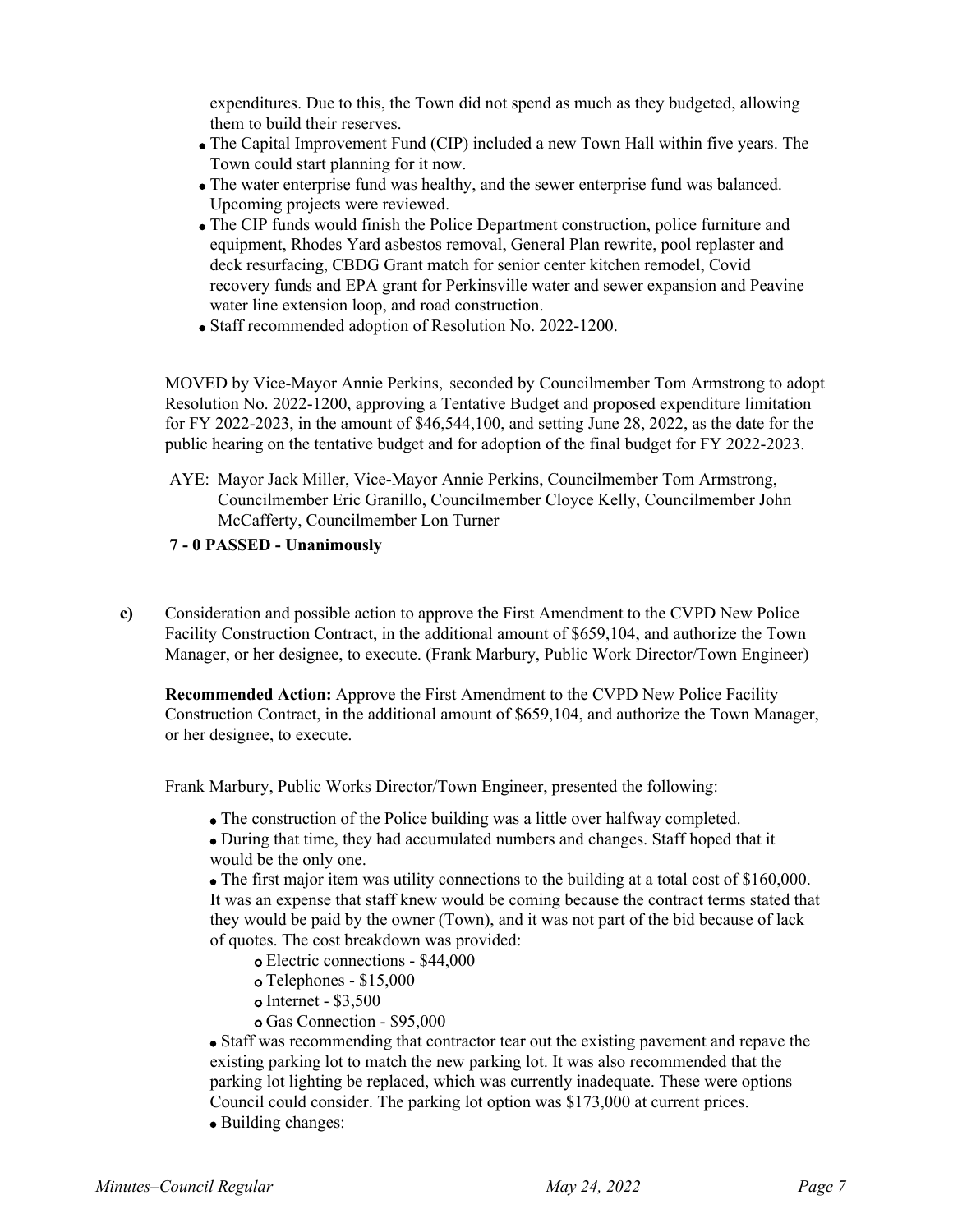Roofing changes due to supplier issues - \$40,000 o

Elevator Code changes now required visual and audio communications - o \$15,000

Natural gas supplies were limited, so they would be switching to diesel o generators and upsizing the power output of the generator. It was cheaper than the other, but would have to be filled with diesel fuel from time to time - \$10,000) Plumbing miscellaneous changes - \$14,000 o

Electrical changes - \$11,000 o

Flooring changed to grind and polish concrete instead of using vinyl because o concrete was more durable - \$20,000

Driveway repairs at low spot that collected water (needed to be done) – Price o included in repaving of parking lot.

Buffer for asphalt prices - \$5,000 o

Potential project contingencies - \$200,000 o

• The total change order amount was \$659,104, which would raise the contract to approximately \$7.6 million or 10%.

The Town had let go of the contract construction managers to save money, and the project engineer was doing a good job.

Council and staff discussed the following:

An overlay on the existing parking lot would be less expensive, but because of the size and the type of cracks, it was almost too far gone for an overlay. There was less than two inches of base, which meant it was like having pavement on dirt. If they repaved, they would put structural gravel underneath to help support it.

Staff thought that the contractor would hold the price for the parking lot re-pavement. Staff thought the contractor would hold all the prices that were being presented to Council.

The payment for utilities would go directly to the utility companies and to the general contractor for providing conduit for the utilities or for the extension from the utility company's location to the building.

Members discussed the reasons why the requested change orders were not part of the original bid.

For the contractor to meet the construction schedule, they had to seek different roofing suppliers other than those used for the original bid, which had raised the cost.

The rules for the elevator had changed right after the bids were opened.

The diesel generator tank would hold a little over a day's worth of fuel. The local fuel supplier could easily supply the fuel, but it would be expensive. Staff suggested a contract with the fuel supplier to ensure they were a priority for delivery purposes. There were no more natural gas connections being allowed in the Town or

Dewey-Humboldt. The natural gas companies were working to meet federal regulations so that it could be supplied to the building, but it would take six months. They could not guarantee they could supply enough natural gas to run the generator. The Town had transfer tanks that could supply the diesel for the generator if need be.

The plumbing and electrical changes were due to supply issues and inaccurate design or specification issues.

Staff explained that the parking lot repaving was originally left out to save money, and if Council did not want to do it, they could live with it, and patch and repair as necessary. The project engineer had done a good job looking at all their options and working with the contractor. The contractor had also been working hard to keep the costs down. It had been a good team between the contractor, project engineer, and the architect to work through issues.

The concrete would last longer than the vinyl, but it was more expensive. It was a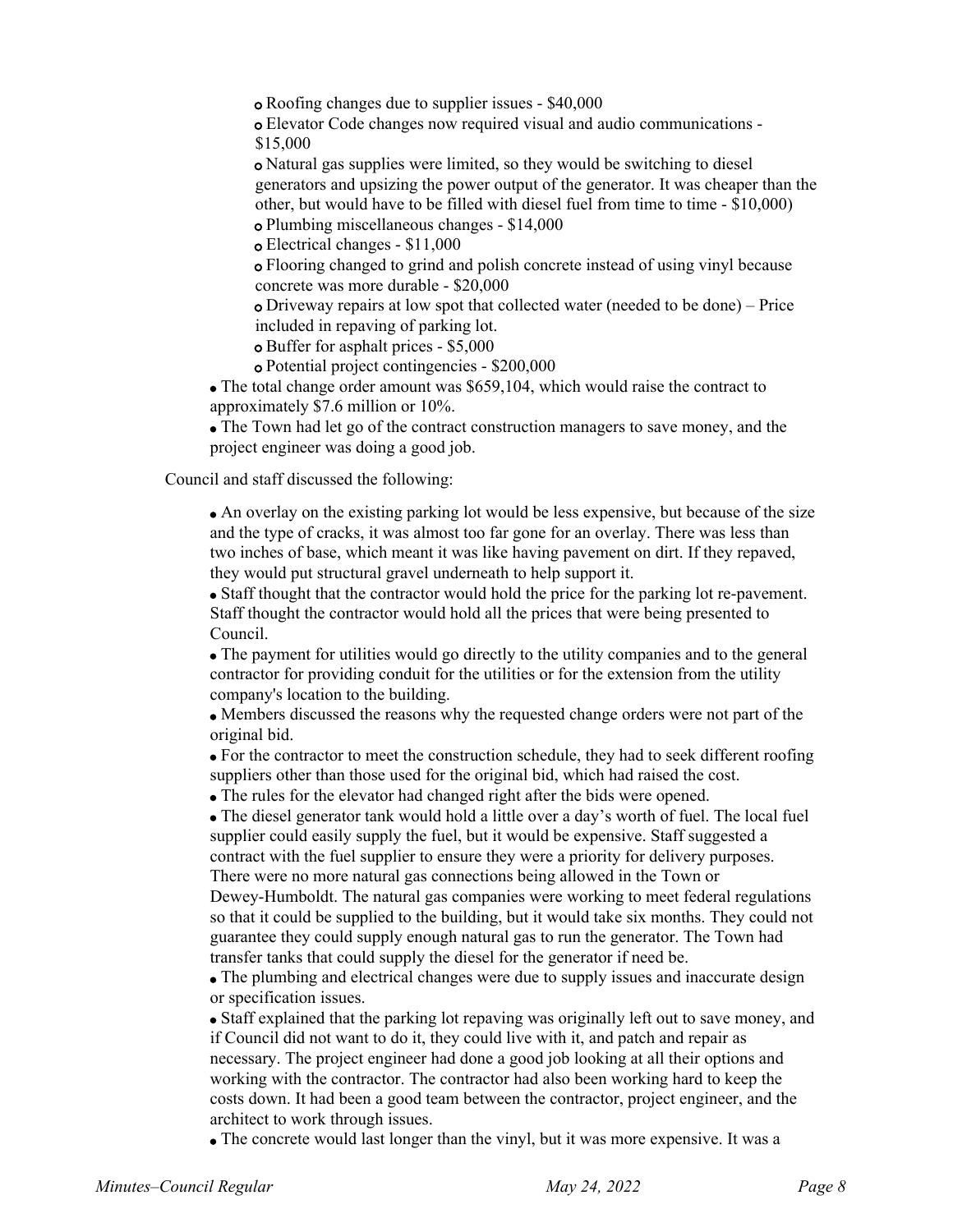labor-intensive process and took longer to do, but it would have longevity. Regardless of the flooring, it would wear and dull through time. The concrete could be repolished easily. It was not a slippery surface and would mostly be on the first floor.

In staff's experience, vertical projects like the police facility typically had a five to 12% contingency fund. This project only had a one percent contingency or approximately \$40,000 for a \$7 million project. Staff did not think they would need to spend much of the contingency fund, but it would ensure the project could be completed the way it was designed.

There were only two more items that would be brought to Council for the facility. The first was audio/visual equipment at \$50,000 and the other was \$25,000 for IT equipment.

Staff thought they would have approximately \$200,000 left in the budget if the change order was approved.

The additional money would come from the Town's General Fund.

Members discussed their preference for an overlay to the existing parking lot or resurfacing. The lighting was also discussed. Staff thought that if they did not resurface the lot, they should put a sealcoat over the area and use thick crack filler. It would crack again and would have to be continually addressed. The low spot would need to be addressed and would cost \$25,000.

Members discussed waiting on the parking lot and using the contingency money if it were not spent. Staff explained the parking lot could be completed at any time, but more towards the end of the project.

MOVED by Vice-Mayor Annie Perkins, seconded by Councilmember John McCafferty to approve the First Amendment to the CVPD New Police Facility Construction Contract, in the additional amount of \$659,104 less \$169,096 for the Townhall paving, to be used for paving out of contingency funds if available, and authorize the Town Manager, or her designee, to execute.

- AYE: Mayor Jack Miller, Vice-Mayor Annie Perkins, Councilmember Eric Granillo, Councilmember Cloyce Kelly, Councilmember John McCafferty, Councilmember Lon Turner
- NAY: Councilmember Tom Armstrong

# **6 - 1 PASSED**

**d)** Public Hearing, and consideration and possible action to approve Ordinance No. 2022-917 to rezone approximately 6.15 acres from Agricultural Residential 5 Acre Minimum (AR-5) to Single Family Residential 2 Acre Minimum (SR-2) for a property located at 735 S Road 1 West from applicant Thomas Langston. (Will Dingee, Development Services)

### **Recommended Action:** (i) Hold Public Hearing

(ii) Approve Ordinance No. 2022-917 to rezone ZC-2022-03 as presented, subject to the staff report and information provided during this hearing, and the Conditions of Approval in Attachment 2.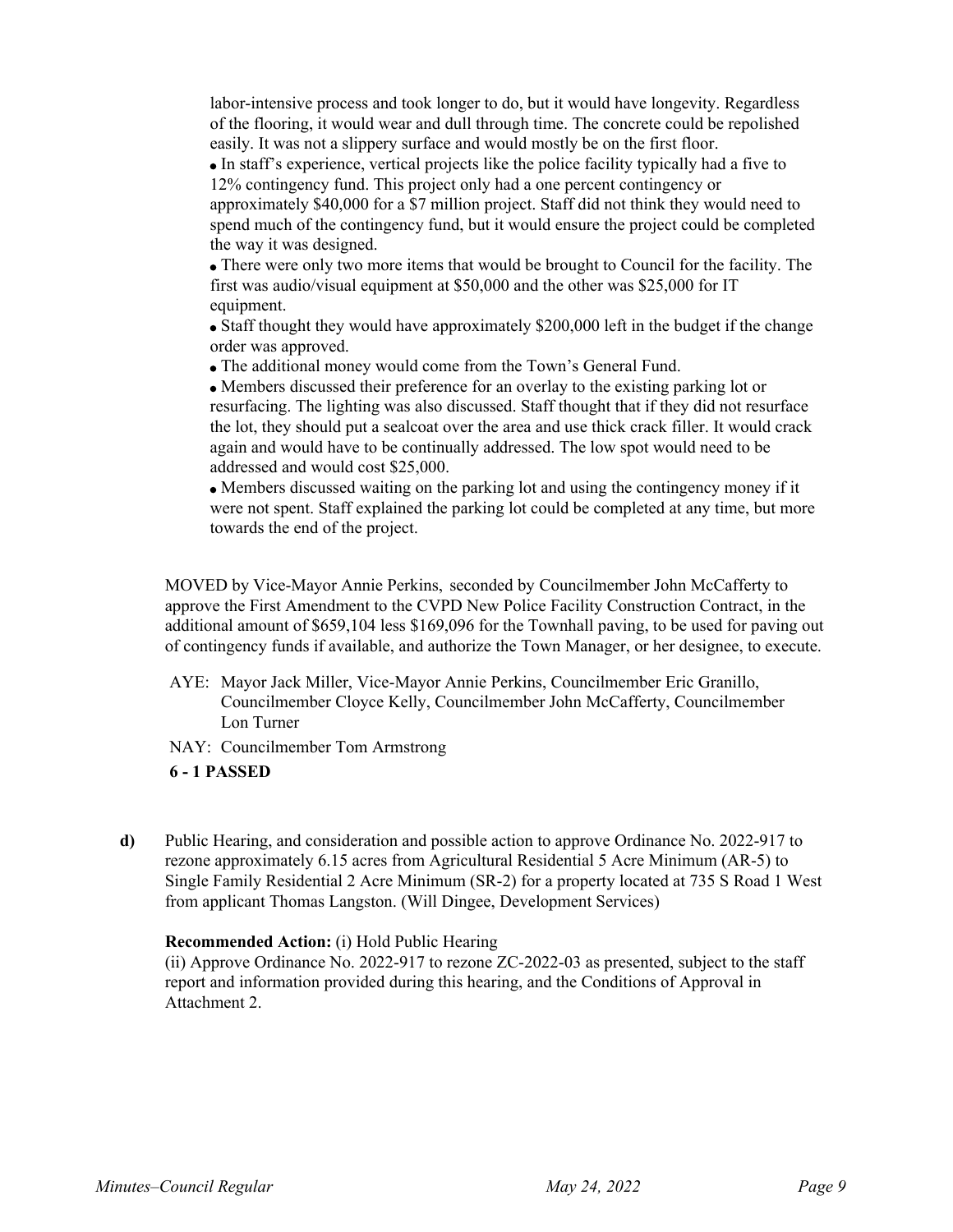Planner, Bethan Heng presented the following:

- The subject property location and neighboring properties were reviewed.
- The property was currently used as a residential property.
- The request was to rezone the property from AR-5 to SR-2.
- The neighboring property zoning was reviewed.
- The SR-2 zoning was in conformance with the General Land Use Map, which designated the property for medium density residential of two acres or less.
- Staff recommended opening the public hearing and approval of the request.

MOVED by Vice-Mayor Annie Perkins, seconded by Councilmember Cloyce Kelly to open the Public Hearing.

AYE: Mayor Jack Miller, Vice-Mayor Annie Perkins, Councilmember Tom Armstrong, Councilmember Eric Granillo, Councilmember Cloyce Kelly, Councilmember John McCafferty, Councilmember Lon Turner

## **7 - 0 PASSED - Unanimously**

Julie Tarpley – She owned five acres east of the subject property. They were requesting that the property in question remain agricultural and not residential because the property in the general area was actively being used for livestock and chickens. She had two concerns. She had looked for agricultural property 27 years ago, and it seemed as if the Town was granting more residential than they were leaving agricultural properties. Water was an issue. The property to the east of them had changed to one acre mobile homes and they were drilling and getting more water. They had a water table that was drying up in the area. She wondered where the extra water would come from. She also wondered about the property access. He was currently land locked and his access was to be from Road 1 West. They had a road that came from the west of their property being accessed by four homes. She wondered if the additional subject parcels would be granted access through her road. If that was the case, who would take care of the road? They had taken care of it for 27 years.

Council, applicant Tom Langston, and staff discussed the following:

- The applicant had an easement that fell within the southern part of the property. The easement road fell on Ms. Tarpley's property and one other property. If the rezone subsequently became a lot split, the applicant would need to come to Development Services and Public Works to address the easement issue. The current request was only for a rezone.
- Staff explained that the property owner could split the property in two ways. The first was a minor land division with a flag lot variation that would eliminate the need for the eastern easement access. The other would be to create a minor subdivision and improvements would be based on three lots or less. If the property owner wanted to explore the use of the eastern easement, they would need to have an agreement with the property owner that currently owned the easement for access. The Town could not grant the use without an agreement between all parties using the easement.
- The road would need to be built only if the applicant split the lots. The applicant's intention was two lots because it would be tight for a three-lot split with the required easement.
- Staff explained that the SR-2 still had all the agricultural allowed uses that it currently held except that they could not open a feed store or farm stand.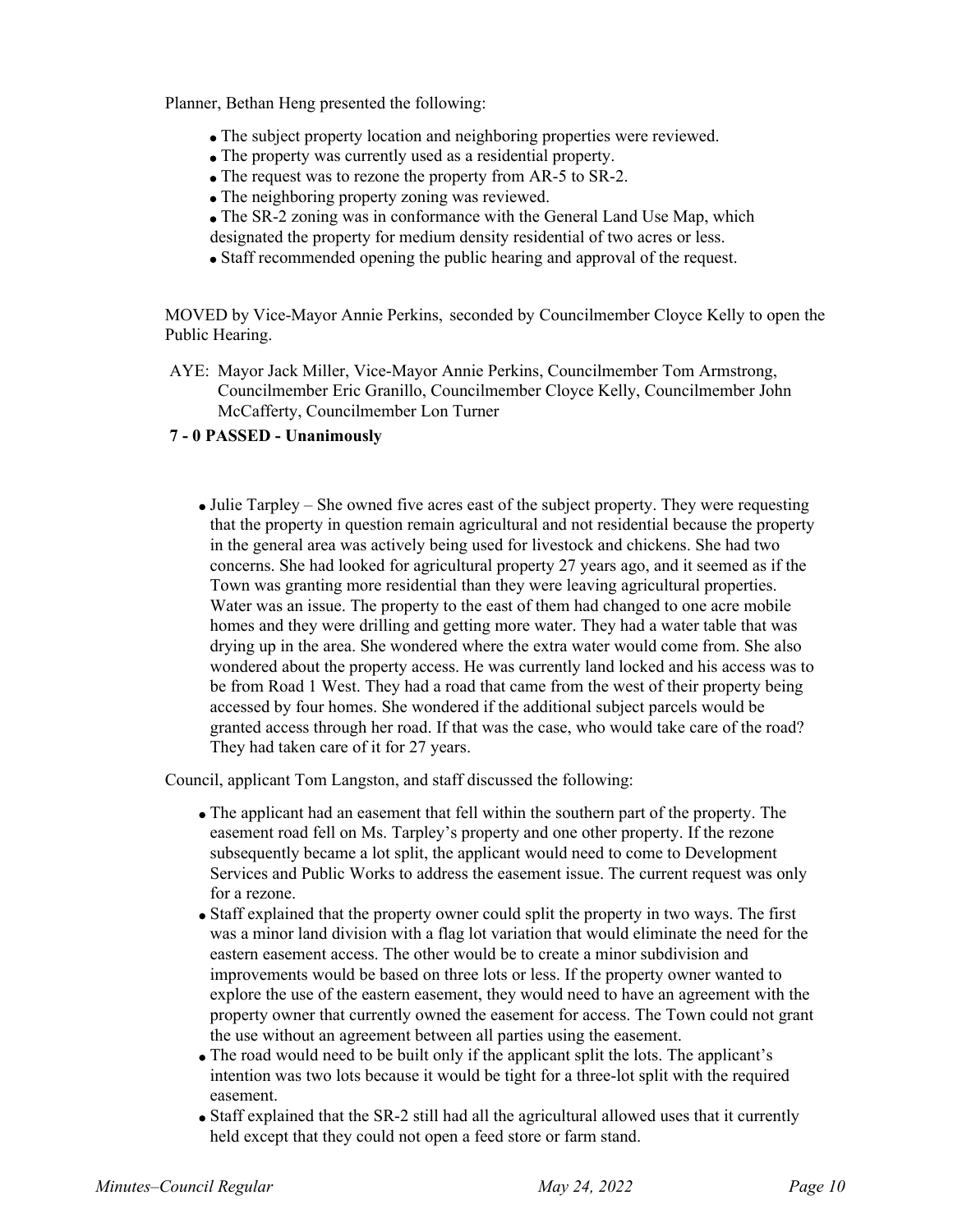- For lots one acre or larger that were not subject to subdivision, there were no drainage requirements. If the applicant had to build a road and it became a minor subdivision, there were drainage requirements in the design. If the applicant did a flag lot option and used the existing easements, it was considered a lot split.
- The code offered a special provision for flag lots. Within any zoning district, the required lot frontage was reduced for flag lots. They only needed 50 feet on a roadway. In this case, the easement was a roadway, and it was viewed as an existing road established prior to the Town's subdivision 2020 text amendment. If a new easement was proposed, it would constitute a minor subdivision.
- The applicant did not have any plans on how to divide the property. If the property was divided, it would only be into two lots. Any possible division would be in the future. He currently accessed his property from a south access point.

Town Clerk Deskins explained a motion was not necessary to open and close the public hearing. Mayor Miller closed the public hearing.

MOVED by Councilmember Lon Turner, seconded by Councilmember Cloyce Kelly to approve Ordinance No. 2022-917 to rezone ZC-2022-03 as presented, subject to the staff report and information provided during this hearing, and the Conditions of Approval in Attachment 2.

- AYE: Mayor Jack Miller, Councilmember Tom Armstrong, Councilmember Eric Granillo, Councilmember Cloyce Kelly, Councilmember John McCafferty, Councilmember Lon Turner
- NAY: Vice-Mayor Annie Perkins

# **6 - 1 PASSED**

**e)** Public Hearing, and consideration and possible action to approve Ordinance No. 2022-918 to rezone approximately 3.04 Acres from Industrial (I) to Single Family Residential 1 Acre Minimum (SR-1) for a property located approximately 750 feet east of the intersection of Granite Creek Lane and Arizona Trail, APN #306-17-110B, from applicant Gary Zito, on behalf of Arizona Heritage Construction. (Will Dingee, Senior Planner)

### **Recommended Action:** (i) Hold Public Hearing

(ii) Approve Ordinance No. 2022-918 to rezone ZC-2022-02 as presented, subject to the staff report and information provided during this hearing, and the Conditions of Approval in Attachment 2.

Senior Planner, Will Dingee, presented the following:

- It was a request to rezone for three acres from Industrial to SR-1 with a one acre minimum.
- The property location and neighboring properties were reviewed.
- The property was currently vacant.
- The zoning of area properties was reviewed and was mixed.
- The General Land Use designation for the area for the property to the north, west, and south was designated as medium density residential two acre minimum or less. The property to the east was designated as a commercial district.
- The SR-1 zoning request was in conformance with the General Plan.
- There were several points of discussion during the May 3rd Planning & Zoning meeting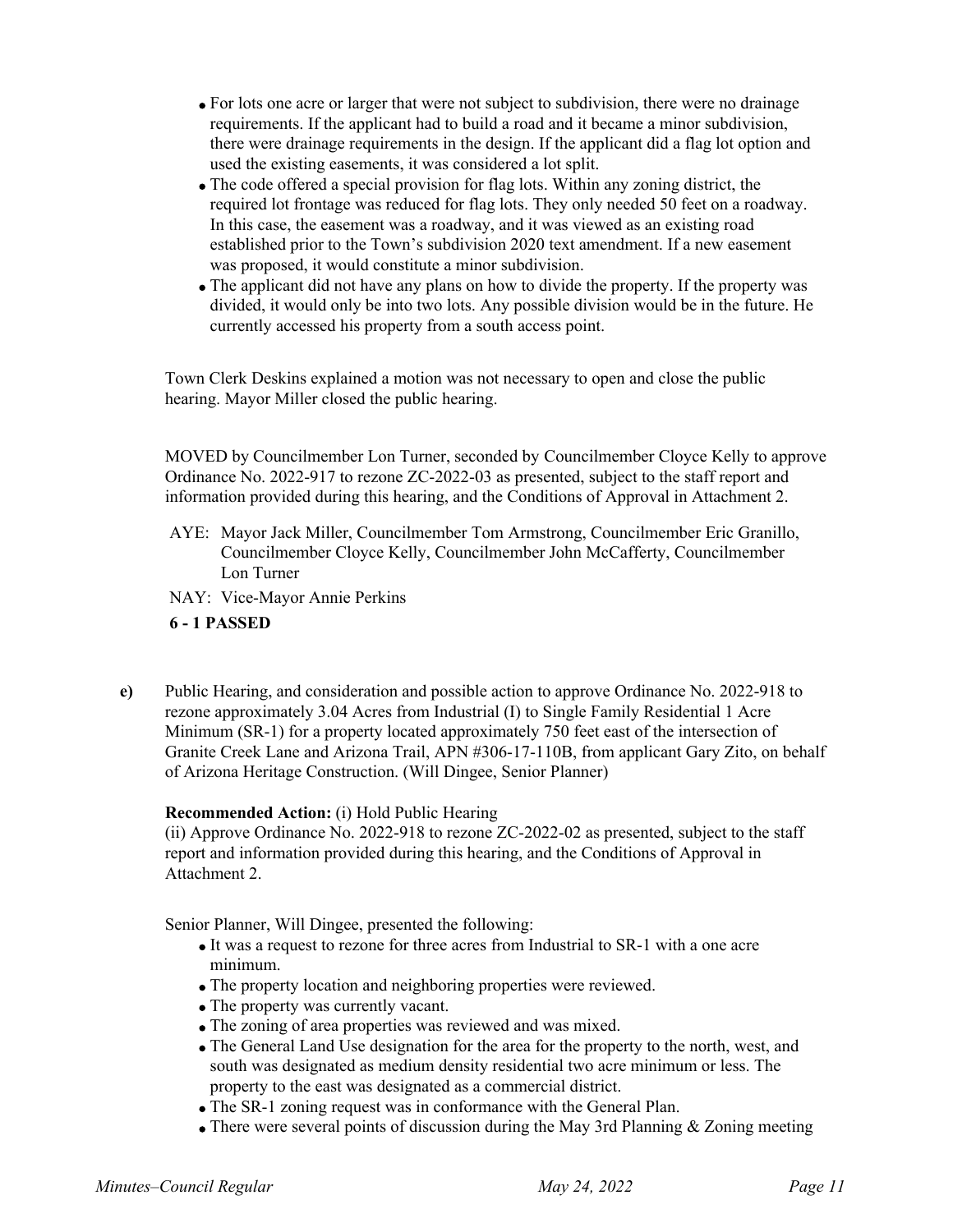(P&Z) about the potential impacts of the surrounding industrial zoned properties, specifically the 28-acre piece to the east. The biggest concern was the 500-foot separation requirement from residential property in the industrial zone that was required for medical and recreational marijuana. The current 500-foot separation requirement already existed as it was without the rezoning. There was a FEMA designated floodplain and floodway that separated the properties.

Staff recommended they hold the public hearing and approve the ordinance as presented.

Mayor Miller opened the public hearing.

### Public Hearing

John Kuzicki – Was a real estate agent for Mr. Wells (28 acres). The impact to his property was significant and it was a substantial piece that was being eliminated and became unusable and worthless. The 500-feet was from the northeast corner of the property. He had been to a meeting objecting to an earlier rezone to the property to the northwest of Mr. Zito's property, which had been industrial zoned as well. He had all three of the lots owned by the Willmore's listed for sale, and when the parcel to the northwest was rezoned, they objected because it hurt the zoning of the property that was listed. The Town was injuring existing industrial property owners by rezoning and devaluing the property. He hesitated to agree that the area in the FEMA floodway and floodplain was non-buildable. It was more expensive to build in the area but was buildable. The rezone impacted what could be built in the area.

Council, Mr. Kuzicki, Town attorney, and staff discussed the following:

- The 500-foot separation requirement was from the property line of a residential use to the property line of an industrial marijuana use.
- The neighboring property owner had been in front of the Council before, and they knew what he wanted to do with the property. If they granted the rezone, it would significantly affect what was already planned for the neighboring property.
- If the rezone request was granted, Mr. Wells' property would only be able to use a small corner of his property as a grow facility. The other side of the Peavine Trail was a separate parcel owned by Mr. Wells but was not part of the consideration and would not be affected by the rezone.
- There was an existing property owner who had private property rights and the right to develop the property as they chose. If the Town continued to rezone to where they were impinging on his private property rights, he may not be able to do anything. A grow facility would be the highest and best use for the property.

Mayor Miller closed the public hearing.

Council, Mr. Zito, Town attorney, and staff discussed the following:

Gary Zito – He did not think the General Plan was conducive to what needed to be done because the industrial zone should have a buffer zone. They wanted to put up residential lots in an area that already had them, which was all over the area by the subject property. If the only thing the Town was concerned about was whether there was 500 feet that would impact a marijuana plant, he was sure there were plenty of other places on the highway to put the marijuana plants. The highest and best use for the property would be another housing development. He questioned how many marijuana plants they wanted to put in Town. He did not understand it. There was already a road, and they would be put in a cul-de-sac for the fire department. There were other properties in the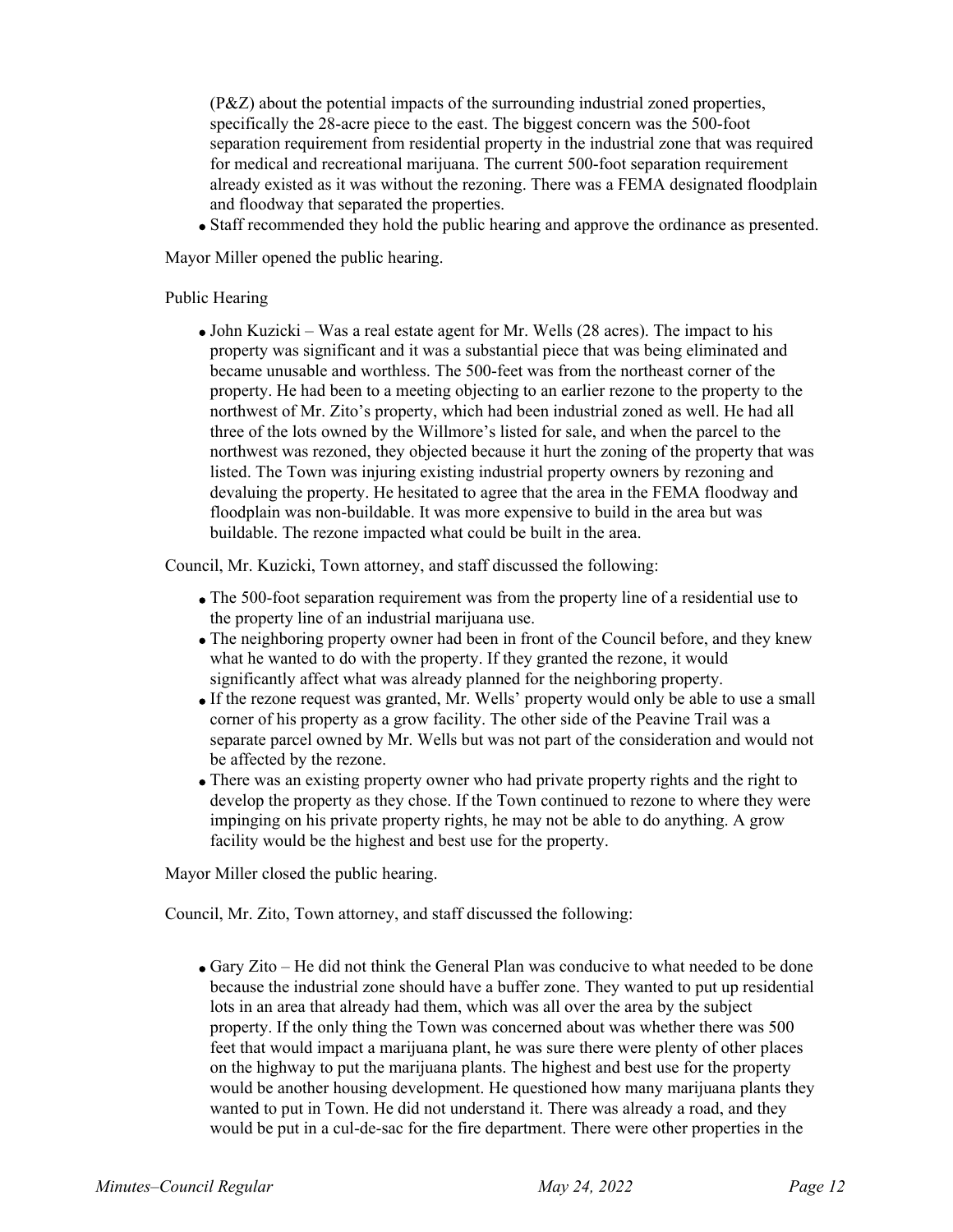area that would be requesting a rezone. He did not understand how the floodway and the requirements that went with it could be used for anything other than cattle. He would be creating a minor subdivision. The drainage already drained naturally.

- P&Z had discussed proposition 207 about private property rights. The question was whether there was a claim for rezoning a property and devaluing another. Prop. 207 was not intended for that. It only dealt with a rezone of a property owner that decreased their value of their own property, not the rezone of neighboring property.
- Property to the north and east were industrial. The property to the south and west were residential SR-1.

MOVED by Vice-Mayor Annie Perkins, seconded by Councilmember John McCafferty to approve Ordinance No. 2022-918 to rezone ZC-2022-02 as presented, subject to the staff report and information provided during this hearing, and the Conditions of Approval in Attachment 2.

- AYE: Mayor Jack Miller, Vice-Mayor Annie Perkins, Councilmember Tom Armstrong, Councilmember Eric Granillo, Councilmember John McCafferty
- NAY: Councilmember Cloyce Kelly, Councilmember Lon Turner
- **5 - 2 PASSED**

## **7) ADJOURNMENT**

MOVED by Councilmember Lon Turner, seconded by Councilmember Cloyce Kelly to adjourn the meeting at 8:17 p.m.

AYE: Mayor Jack Miller, Vice-Mayor Annie Perkins, Councilmember Tom Armstrong, Councilmember Eric Granillo,Councilmember Cloyce Kelly, Councilmember John McCafferty, Councilmember Lon Turner

**7 - 0 PASSED - Unanimously**

Jack W. Miller, Mayor



*S' unA).{jedtuiA*

Erin N. Deskins, Town Clerk

CERTIFICATION:

Meeting of the Town Council of the Town of Chino Valley, Arizona held on the 24th of May I hereby certify that the foregoing minutes are a true and correct copy of the minutes of the Regular , 2022.1 further certify that the meeting was duly called and held and that a quorum day was present.